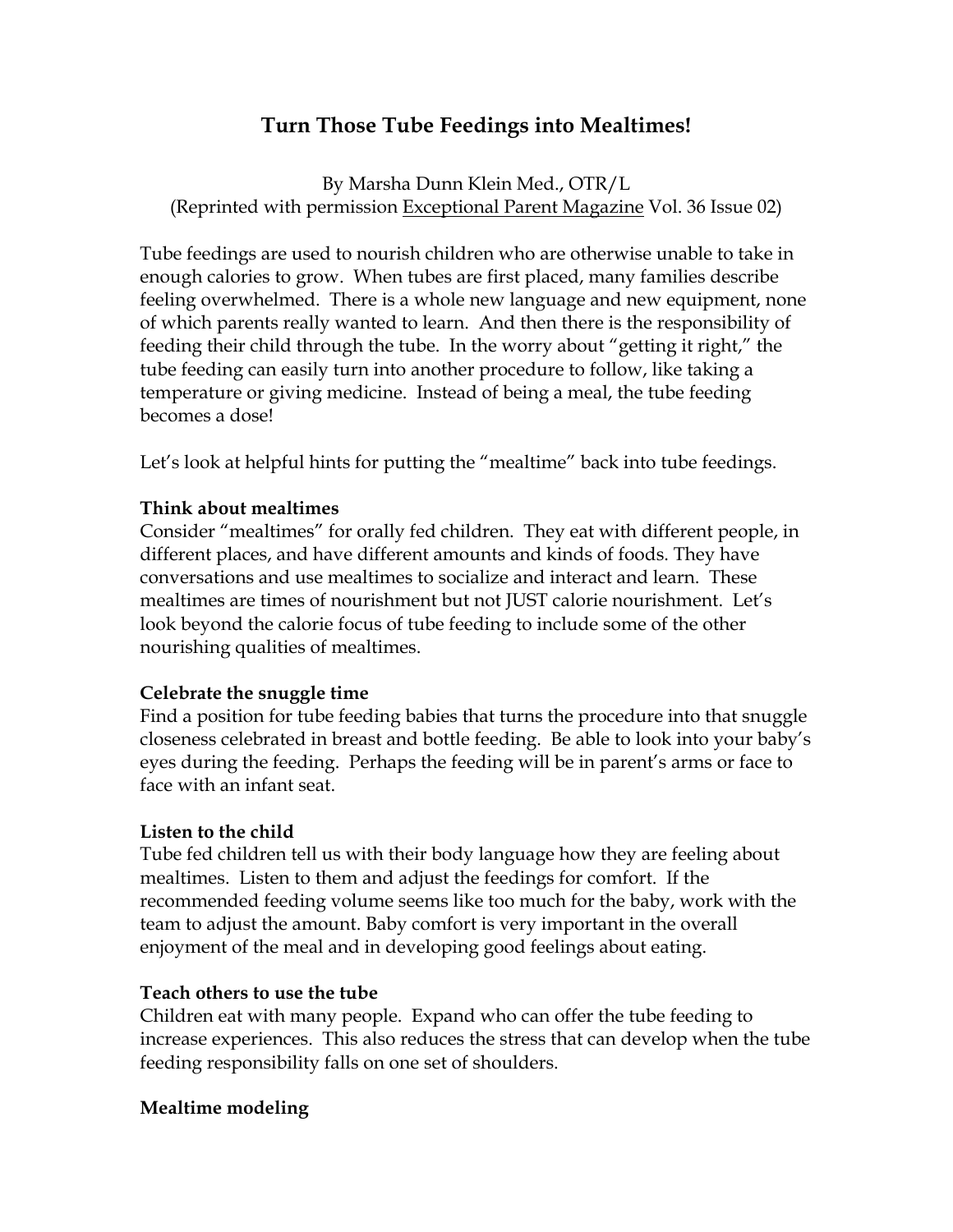Include the older tube fed child in the family meals. Bring them to the table. Children learn a great deal about eating from watching others. Tube fed children can become comfortable with the smells, tastes, textures and routines of family mealtimes. Provide the child with his own utensils and plate of food to taste, touch and explore (with medical permission) so he sees himself as a member of a family that eats.

## **Vary where meals are offered**

Provide the tube feedings in different locations so the child learns that a full tummy can occur at family meals, at Grandma's house, at a birthday party and at a picnic.

## **Have mealtime conversations**

Have conversations at the mealtime that are appropriate for the child. Conversations with orally fed children are not dominated by commands to "have another bite" and "swallow your food". Try to focus the conversation on pleasant discussion that takes some of the attention OFF whether or not the child is actually orally eating at the meal. "Have another bite" conversations can be stressful for all involved. Some children will eventually learn to eat but need to do so in a pleasant and supportive environment without pressure. For other children, it may not even be safe to eat orally; however, they will need to learn to be part of mealtime conversations and interactions.

# **Invite participation in eating events**

When all the siblings are going to get cheeseburgers at a fast food restaurant, invite the tube fed child along. He may be proud to participate in the social aspects of having his own cheeseburger, even if it is just to hold, lick, or taste it.

### **Mealtime preparation**

Involve the child in activities surrounding the meal that do not require eating as an outcome. The older tube fed child can help prepare his own blended formula, make the family salad, spread butter on toast, or set the table. They do not HAVE to eat to be a participant.

# **Celebrate any mealtime participation**

If a child has the potential to be an oral eater, the participation in meals will be important in familiarization with food and the mealtime process. Gradually the child can learn to trust and explore the nuances of mealtime. The journey towards oral eating will happen at the pace the child can handle.

Other children are not safe candidates for oral feeding, but they still live in a world where others eat. They need to find a way to be comfortable included and celebrated during mealtimes.